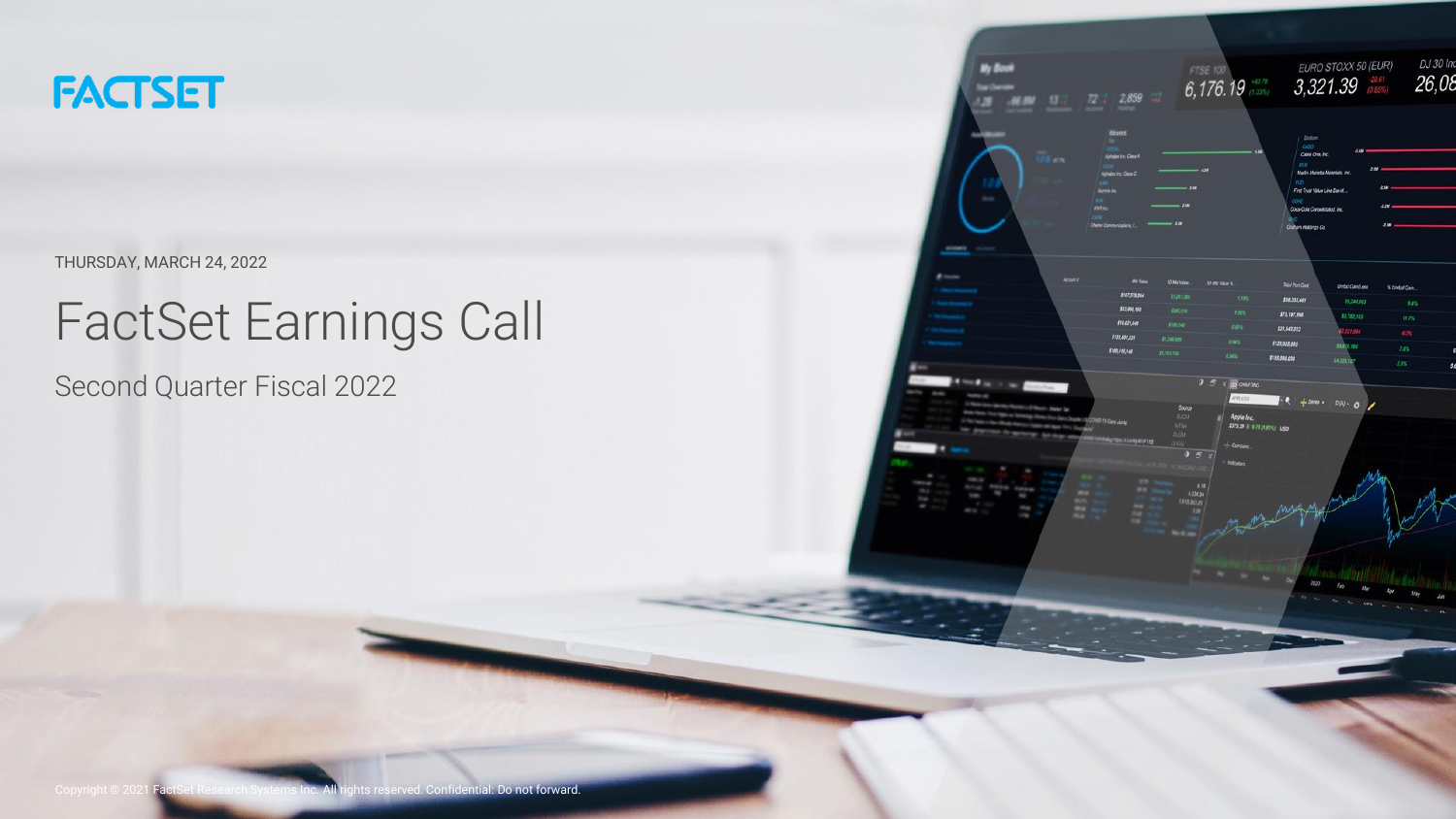#### Forward-Looking Statements and Non-GAAP Measures

This presentation may contain forward looking statements reflecting management's current expectations based on currently available information. Actual results may differ materially from what is expressed or forecast in such forward-looking statements. More information about factors that could affect FactSet's business and financial results are in FactSet's filings with the SEC, including its most recent 8-K, 10-K and 10-Q. FactSet undertakes no obligation to publicly update any forwardlooking statements as a result of new information, future events, or otherwise.

In addition, this presentation and oral statements made in connection with this presentation reference non-GAAP financial measures, such as ASV, organic revenues, adjusted operating metrics, adjusted diluted EPS, EBITDA, and free cash flow. The use of these non-GAAP measures are limited as they include and/or do not include certain items not included and/or included in the most directly comparable GAAP measure. A reconciliation of non-GAAP financial measures to the most directly comparable GAAP financial measures is provided in the appendix to this presentation and in FactSet's earnings release issued on March 24, 2022, which are posted on [www.factset.com](http://www.factset.com/) under the Investor Relations section.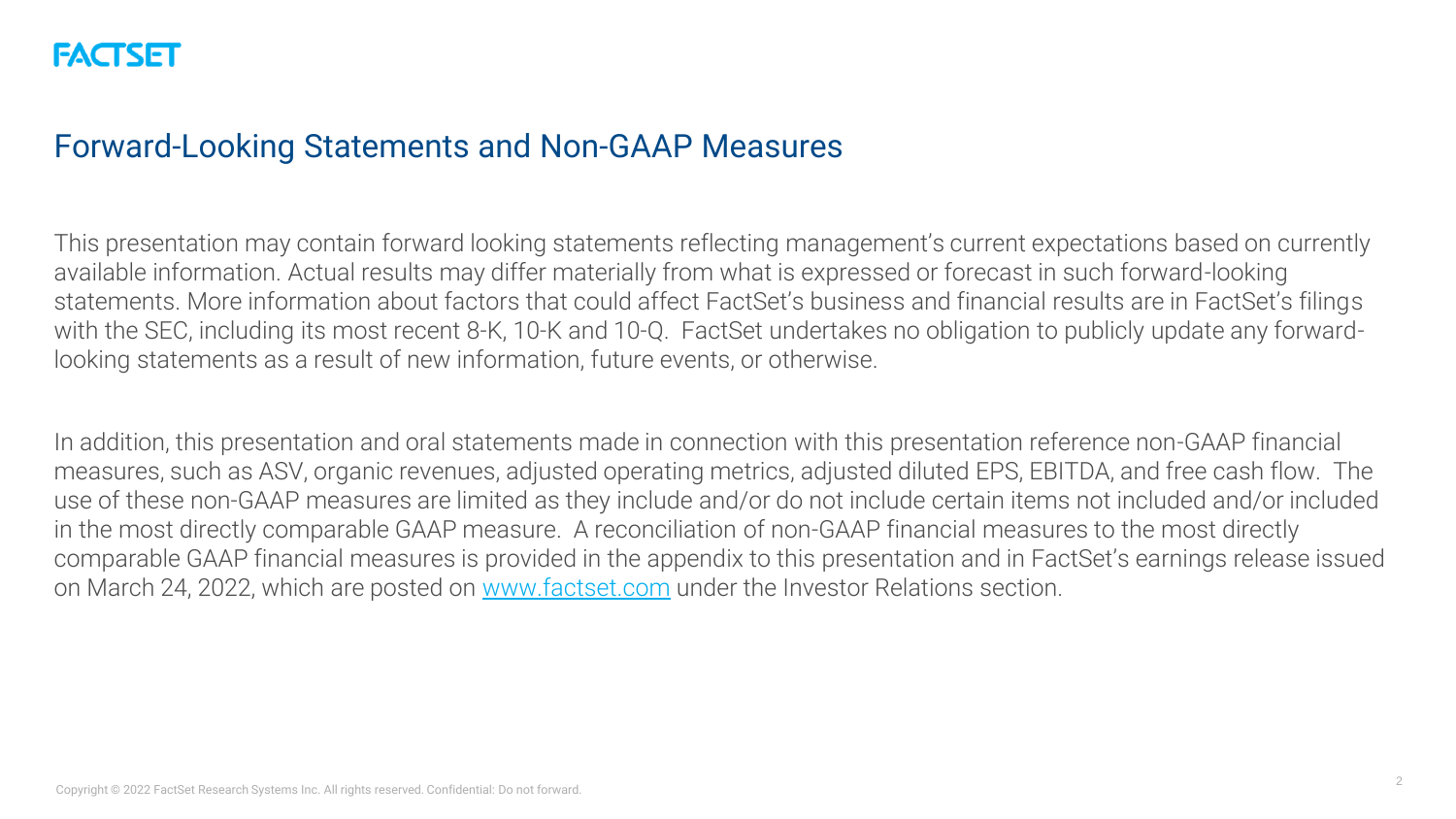

# Agenda

- Welcome
- Business Update
- Financial Overview
- Questions and Answers
- Appendix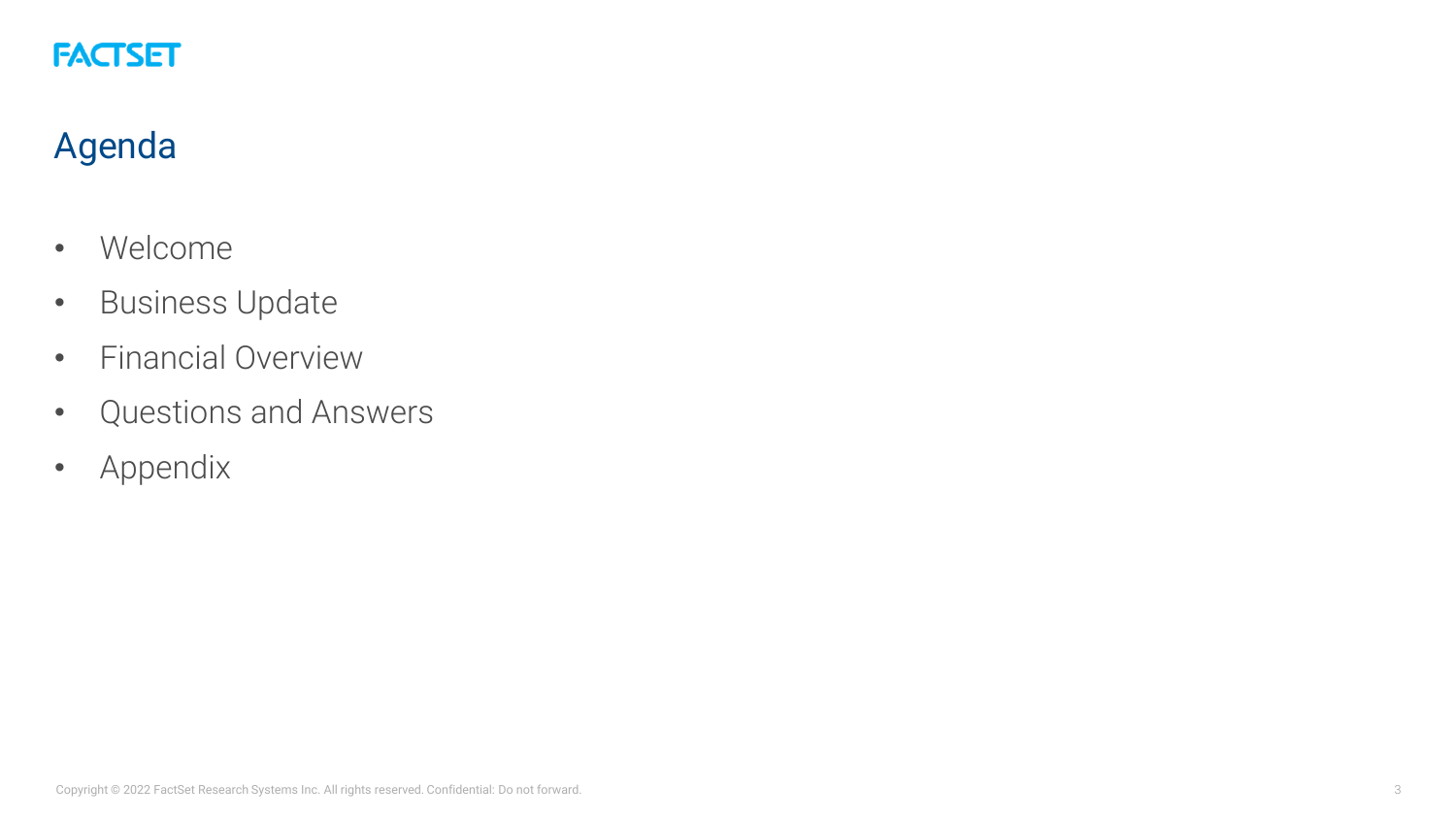

Business Update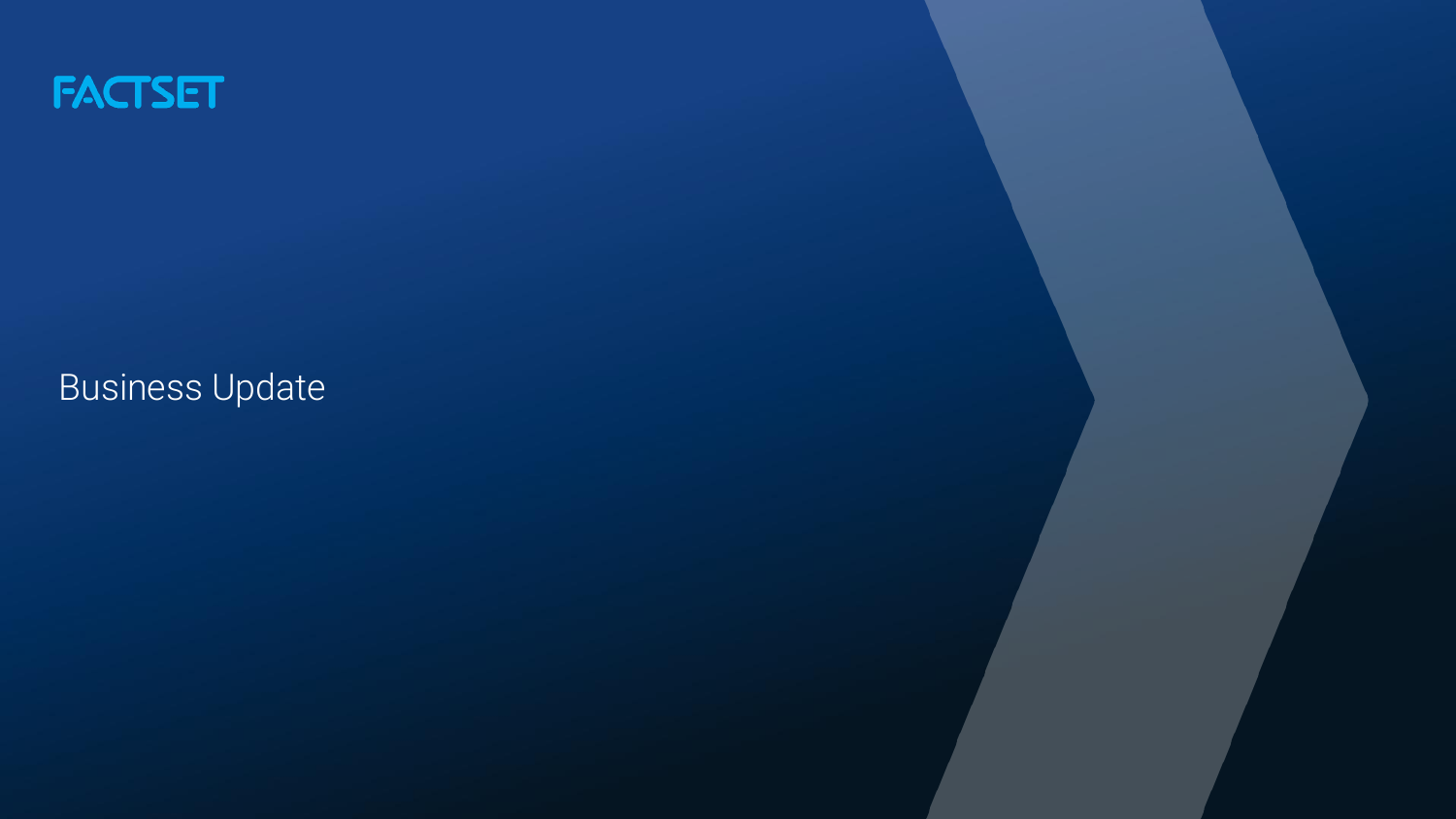#### Key Metrics - Second Quarter 2022



1 LTM organic growth rate based on February 28, 2022. Annual Subscription Value (ASV) at any given point in time represents the forward-looking revenues for the next twelve months from all subscription services currently s and excludes professional services fees billed in the last 12 months, which are not subscription-based. Organic ASV excludes the effects of acquisitions and dispositions completed within the last 12 months, and foreign cur Professional services are revenues derived from project-based consulting and implementation.

<sup>2</sup> Please see Appendix for a reconciliation of these GAAP metrics to non-GAAP metrics.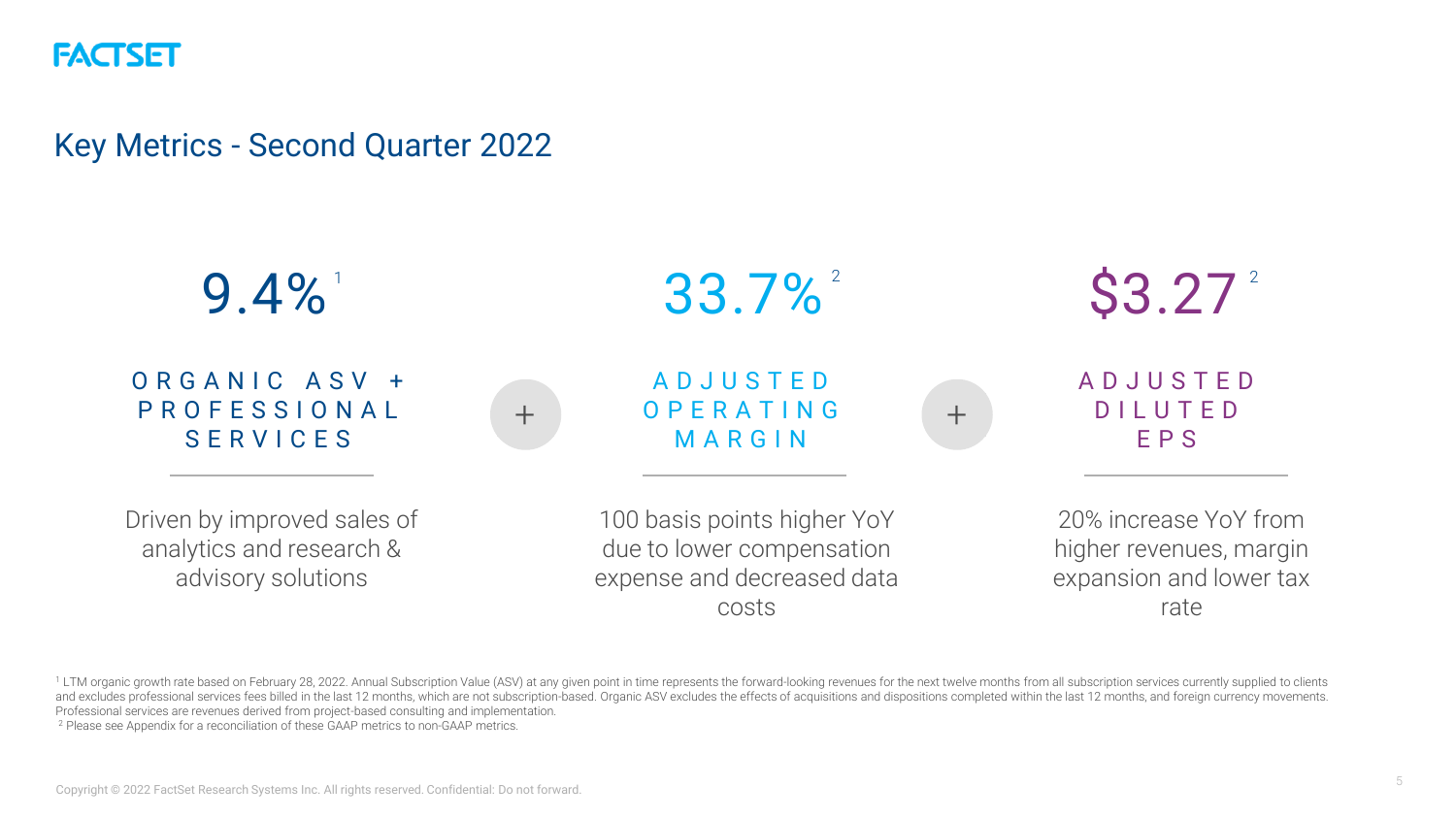### Purpose: Drive the Investment Community to See More, Think Bigger, and Do Its Best Work

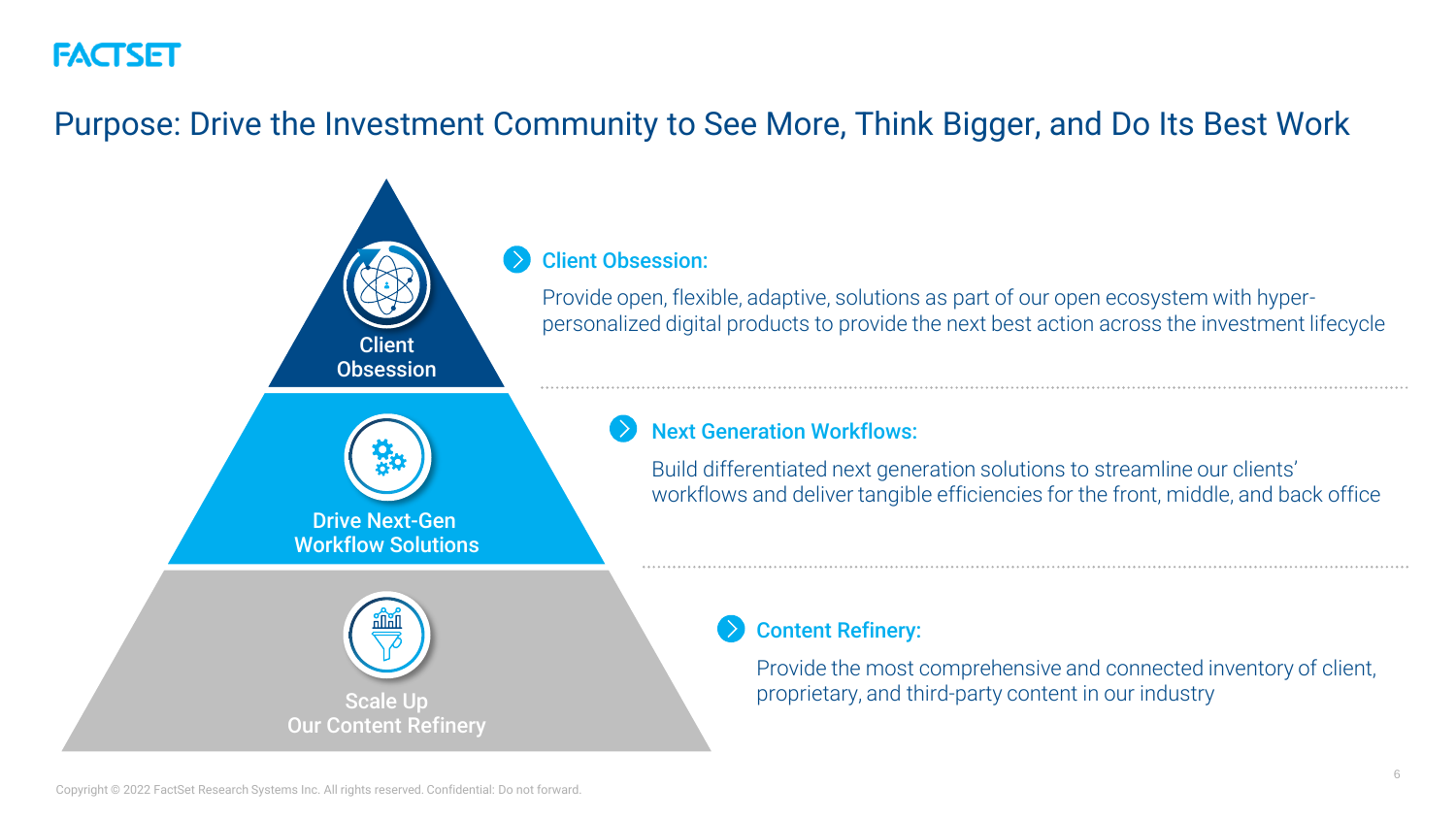

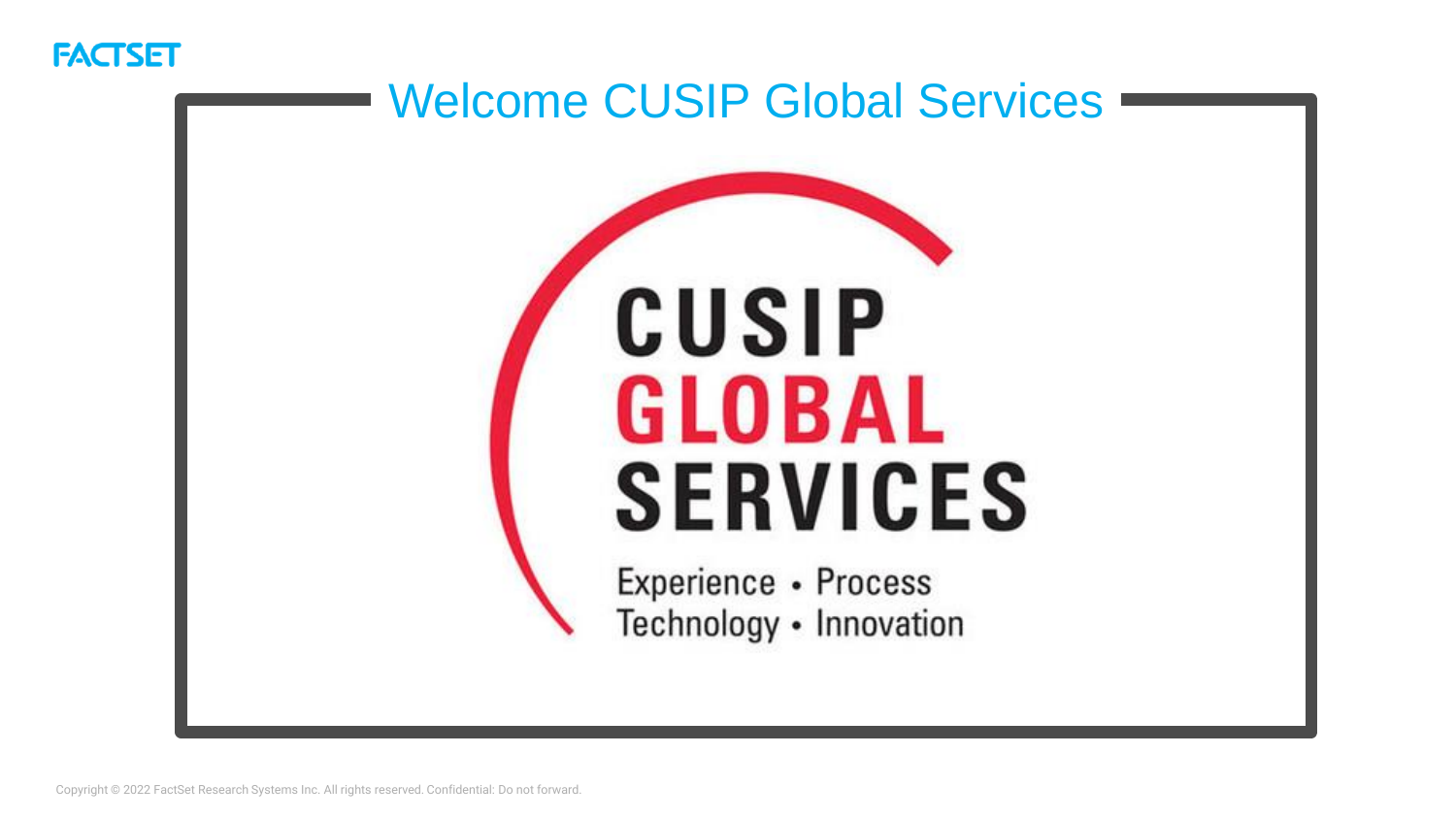

# ASV + Professional Services Growth Rates\* – By Global Segments \$1.7B

Organic ASV + Professional Services



\* LTM Organic ASV Growth Rate is based on last twelve months as of February 28, 2022

Copyright © 2022 FactSet Research Systems Inc. All rights reserved. Confidential: Do not forward.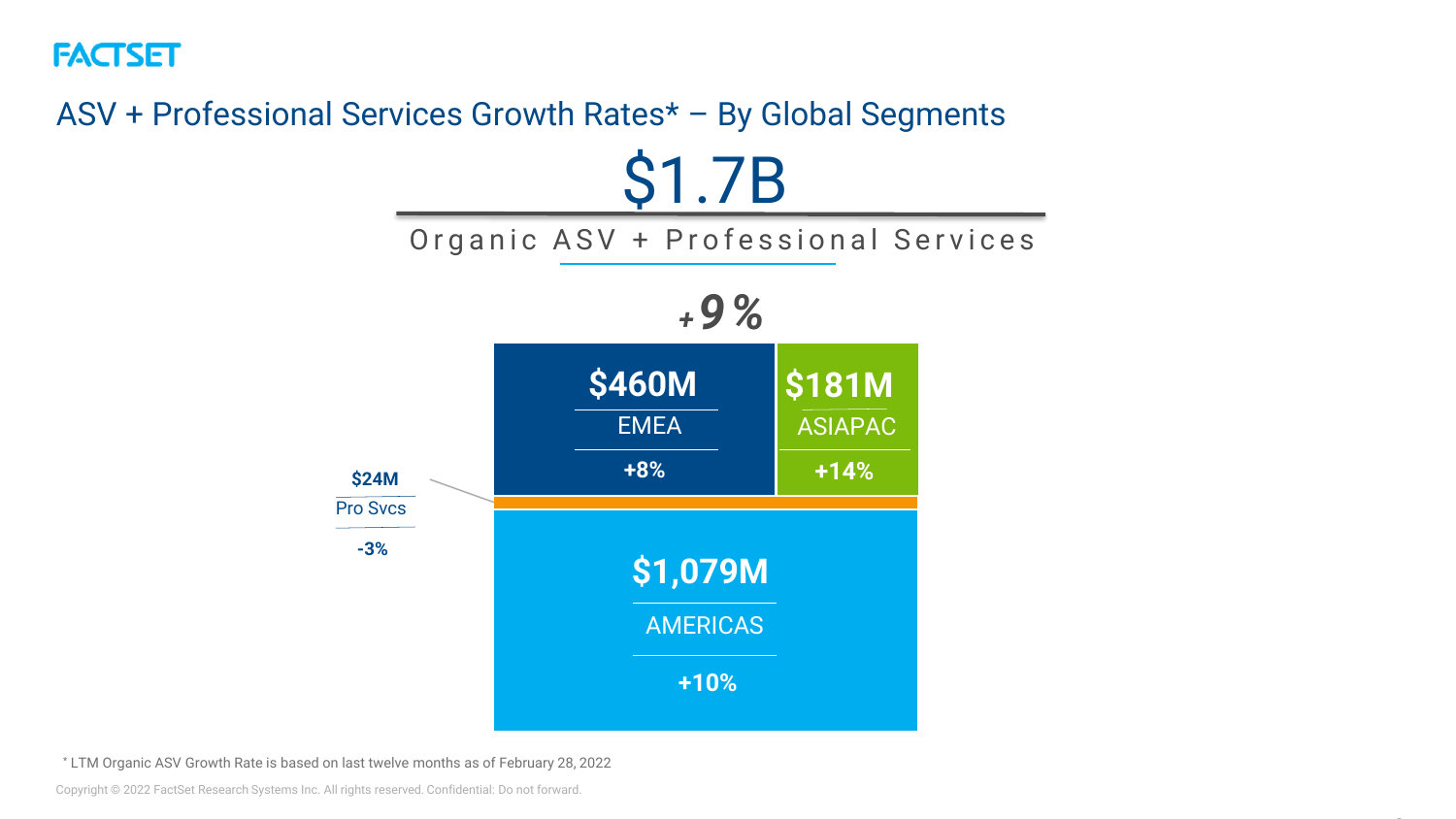

Financial Overview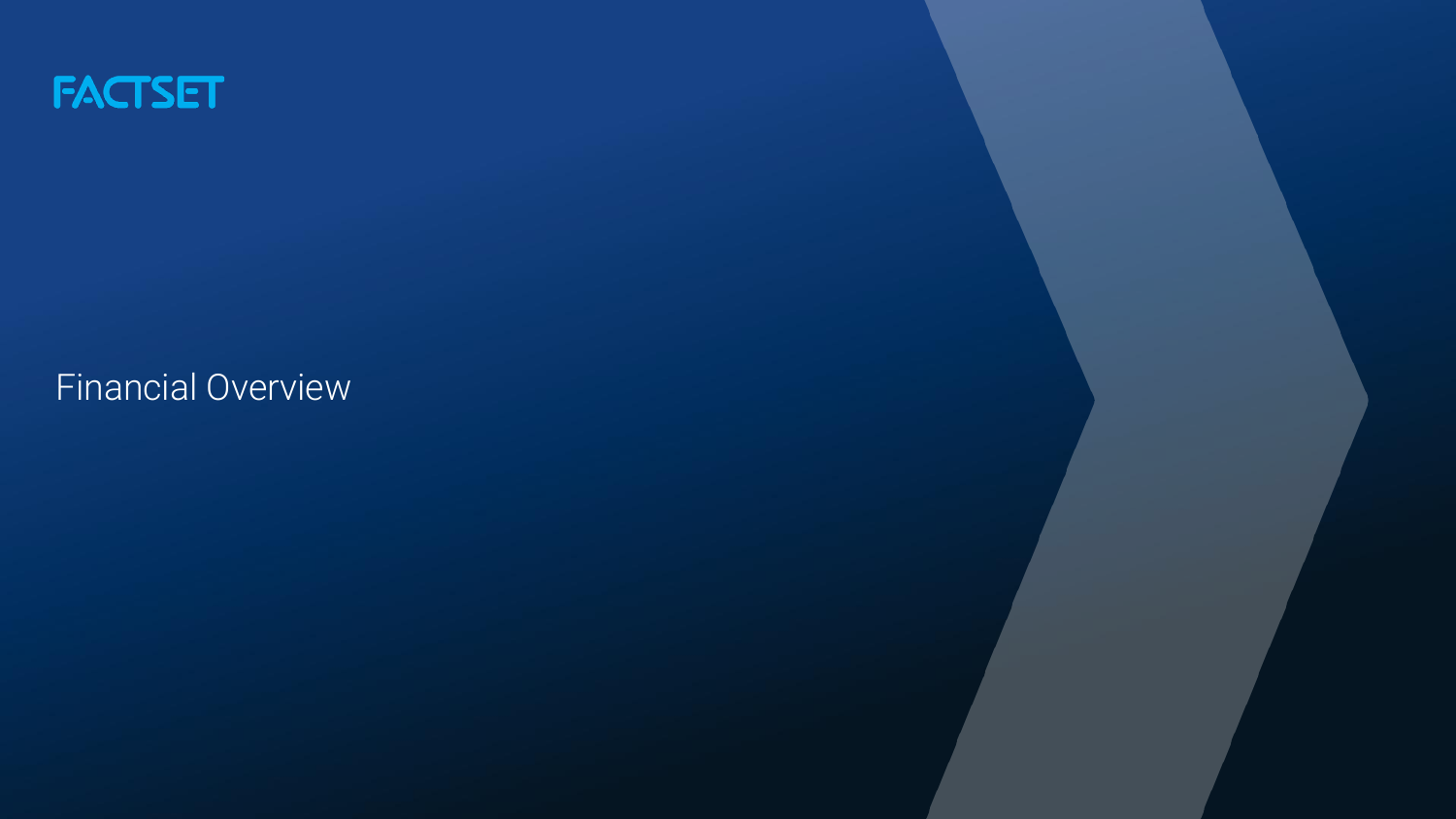

#### Second Quarter 2022 Financial Results\*

(in thousands, except per share data)

| 10.0%                                               | 9.9%                                                                    | 6.2%                                                       | 13.5%                                                                         |                                                           | $100bps$ 110 <sub>bps</sub>                                           |
|-----------------------------------------------------|-------------------------------------------------------------------------|------------------------------------------------------------|-------------------------------------------------------------------------------|-----------------------------------------------------------|-----------------------------------------------------------------------|
| Revenues<br>2/28/22 \$431,119<br>2/28/21 \$391,788  | <b>Organic Revenues</b><br>2/28/22 \$430,763<br>2/28/21 \$391,969       | Operating Income<br>2/28/22 \$123,348<br>2/28/21 \$116,133 | <b>Adjusted Operating</b><br>Income<br>2/28/22 \$145,139<br>2/28/21 \$127,843 | <b>Operating Margin</b><br>2/28/22 28.6%<br>2/28/21 29.6% | <b>Adjusted Operating</b><br>Margin<br>2/28/22 33.7%<br>2/28/21 32.6% |
|                                                     |                                                                         | 13.8% 20.6% 13.6% 20.2%                                    |                                                                               |                                                           | $11.1\%$ (15.5%)                                                      |
| Net Income<br>2/28/22 \$109,938<br>2/28/21 \$96,643 | <b>Adjusted Net</b><br>Income<br>2/28/22 \$126,675<br>2/28/21 \$105,080 | <b>Diluted EPS</b><br>2/28/22 \$2.84<br>2/28/21 \$2.50     | <b>Adjusted Diluted</b><br><b>EPS</b><br>2/28/22 \$3.27<br>2/28/21 \$2.72     | <b>EBITDA</b><br>2/28/22 \$146.758<br>2/28/21 \$132,153   | Free Cash Flow<br>2/28/22 \$110,071<br>2/28/21 \$130,234              |

\* Please see Appendix for a reconciliation of GAAP metrics to non-GAAP metrics.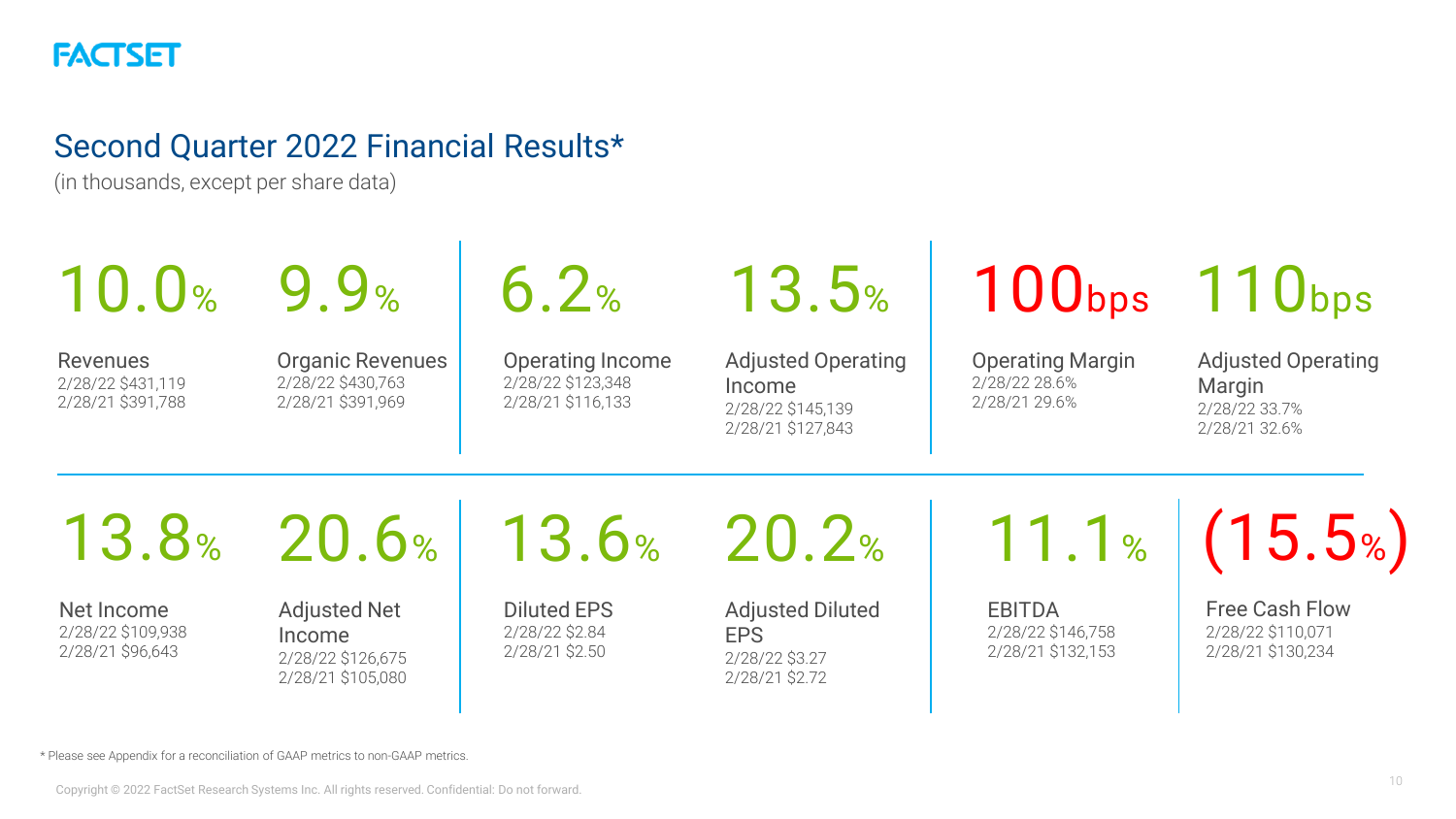

Key Operational Metrics



ASV retained from clients over the last twelve months.

No change versus 2021 | Q2  $\sim$ 



Number of individuals accessing FactSet's solutions.

12% change since 2021 | Q2



Percentage of clients retained over the last twelve months.



7,172 CLIENT COUNT

Companies subscribing to FactSet services with an ASV greater than \$10,000.

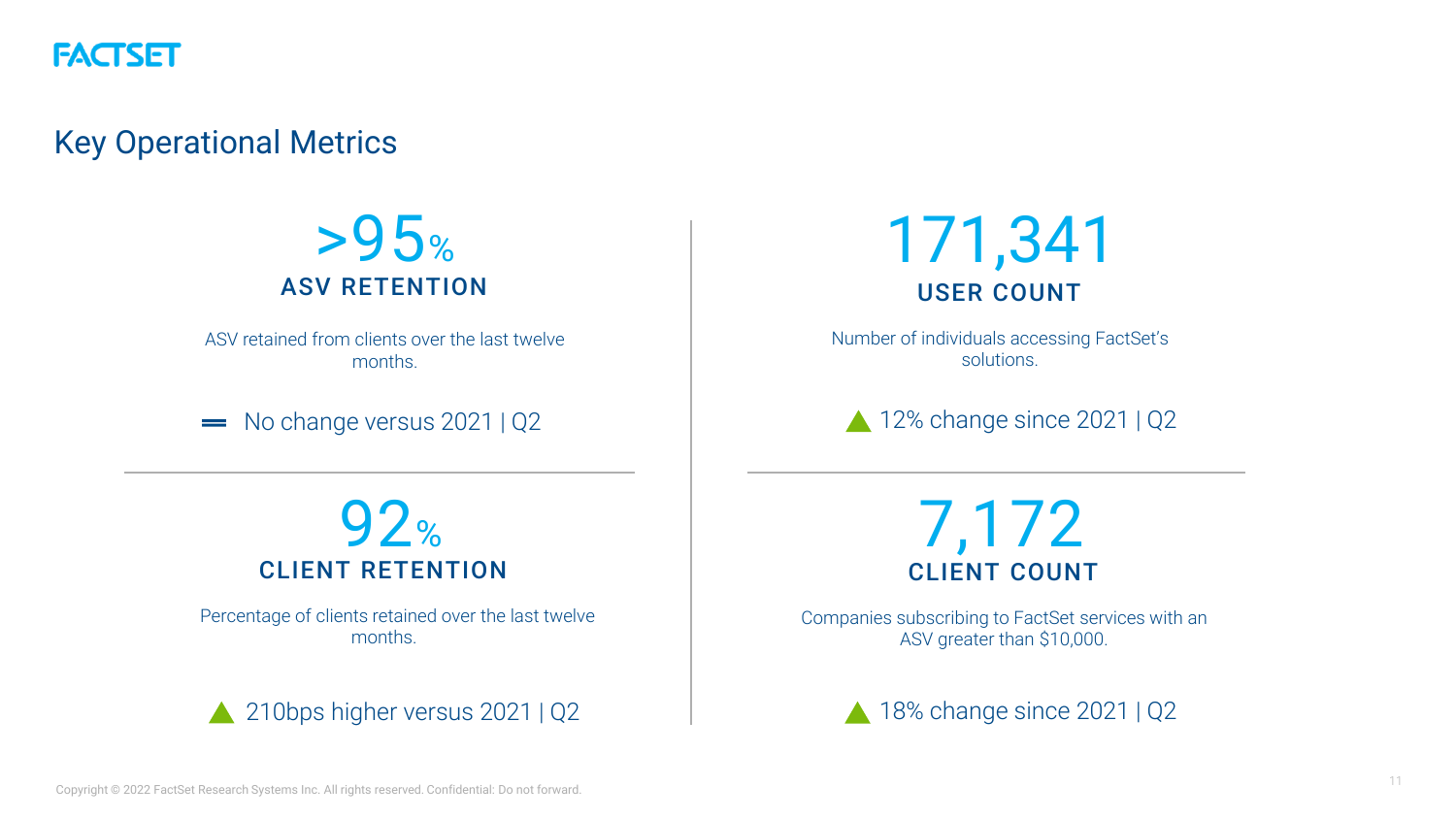

#### Returning Capital to Shareholders

(in millions except share price)



\* Includes shares repurchased from employee stock options for 2017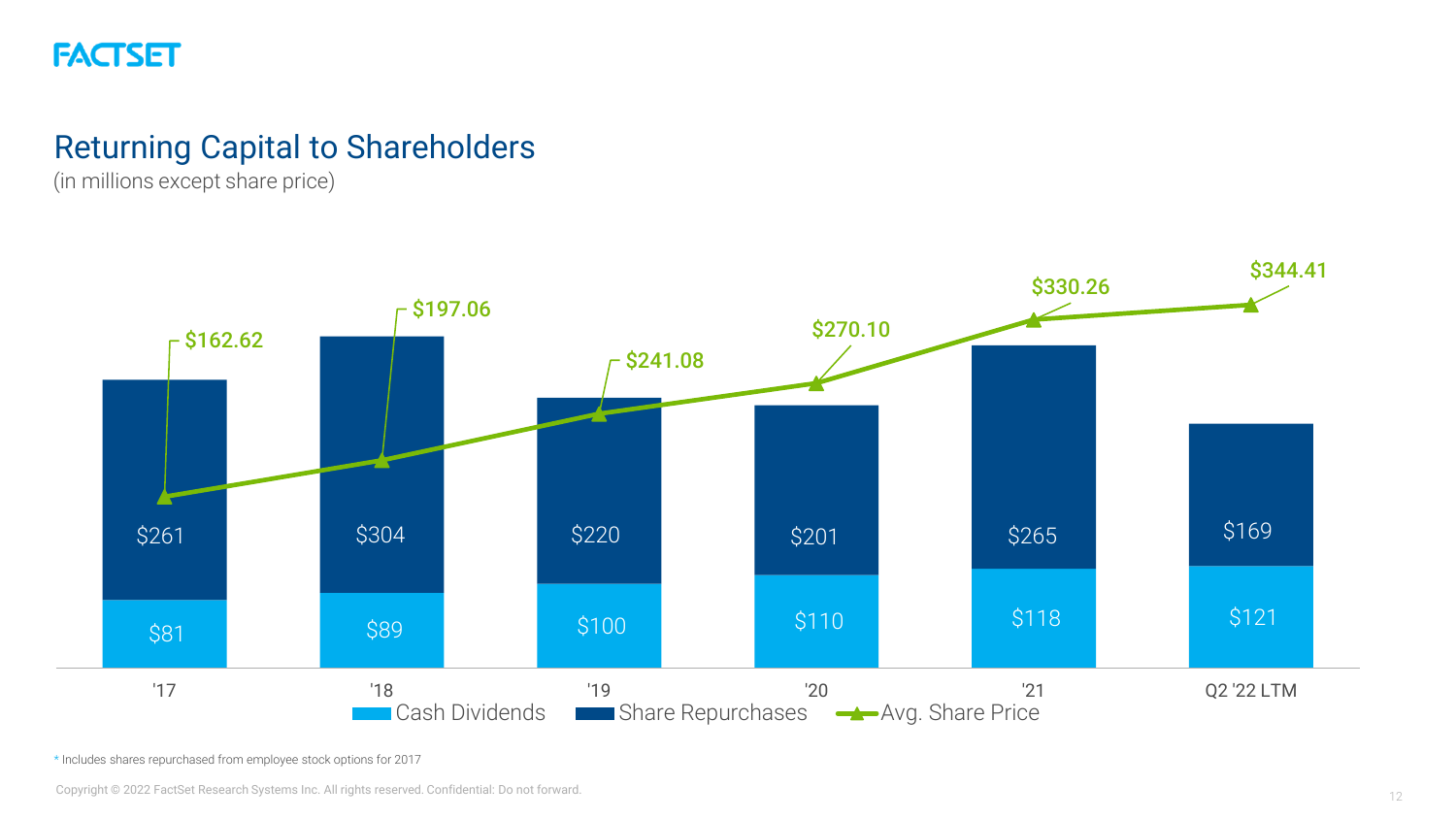# Our Updated Guidance Reflects 8% - 9% Higher ASV<sup>1</sup> Growth and Expanded Margin

|                                                            | Fiscal 2022 Outlook<br>As of March 24, 2022 <sup>3</sup> | Fiscal 2022 Outlook<br>As of September 28, 2021 <sup>2</sup> |
|------------------------------------------------------------|----------------------------------------------------------|--------------------------------------------------------------|
| Organic ASV + Professional Services<br>Growth <sup>4</sup> | \$130 - \$150 million                                    | \$105 - \$135 million                                        |
| Revenues <sup>5</sup>                                      | \$1,800 - \$1,830 million                                | \$1,705 - \$1,720 million                                    |
| <b>Operating Margin<sup>5</sup></b>                        | $25.5\% - 26.5\%$                                        | $31\% - 32\%$                                                |
| Adjusted Operating Margin <sup>5,6</sup>                   | $33\% - 34\%$                                            | $32.5\% - 33.5\%$                                            |
| Effective Tax Rate <sup>5</sup>                            | 12.5% - 13.5%                                            | 14.5% - 15.5%                                                |
| <b>Diluted EPS<sup>5</sup></b>                             | $$9.75 - $10.15$                                         | $$11.60 - $11.90$                                            |
| Adjusted Diluted EPS <sup>5,6</sup>                        | $$12.75 - 13.15$                                         | $$12.00 - $12.30$                                            |

The Fiscal 2022 Outlook shown here is a forward-looking statement. Given the risks, uncertainties and assumptions related to FactSet's business and operations, including the ongoing uncertainty surrounding the duration, ma COVID pandemic, FactSet's actual future results may differ materially from these expectations. Investors should review the Company's cautionary statements and risk factors referred to in this presentation.

<sup>1</sup>Organic ASV + Professional Services

<sup>2</sup> FactSet's expectations as of September 28, 2021. Actual results may differ materially from expectations above

<sup>3</sup> FactSet's expectations as of March 24, 2022. Actual results may differ materially from expectations above

<sup>4</sup> Growth over fiscal 2021

5 Includes CUSIP Global Services (CGS)

<sup>6</sup> Please see Appendix for a reconciliation of these GAAP metrics to non-GAAP metrics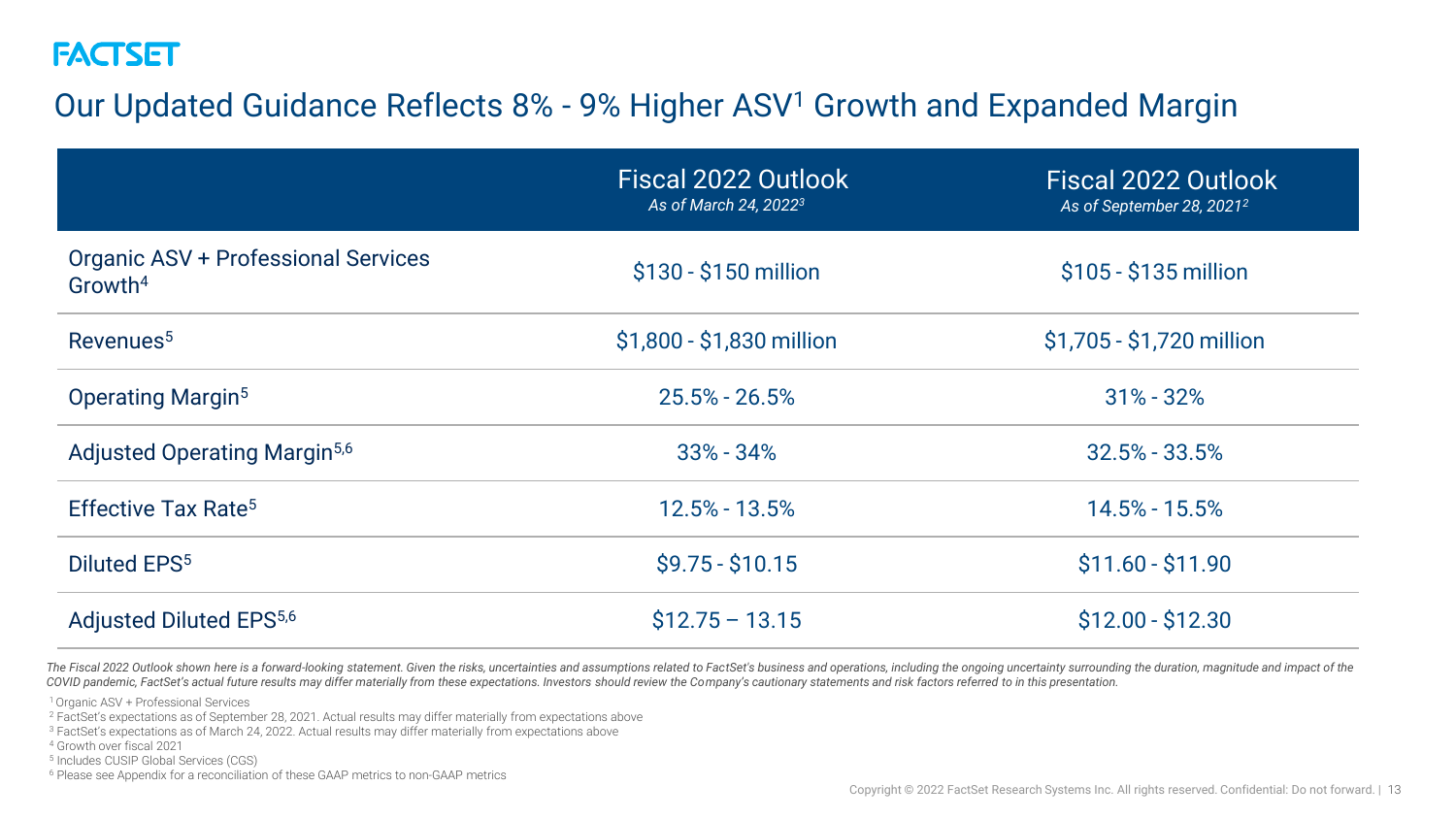

Questions & Answers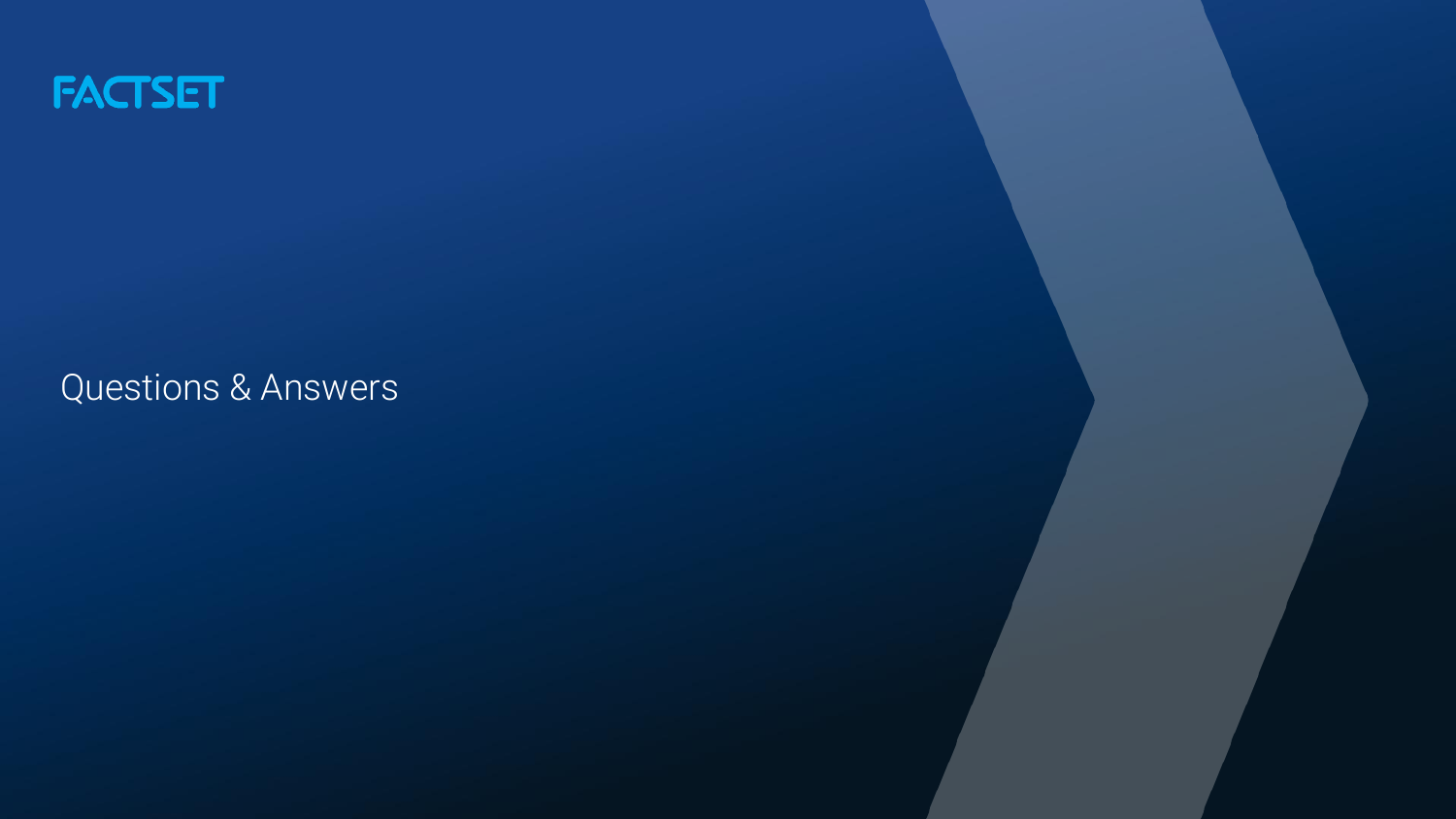

# Appendix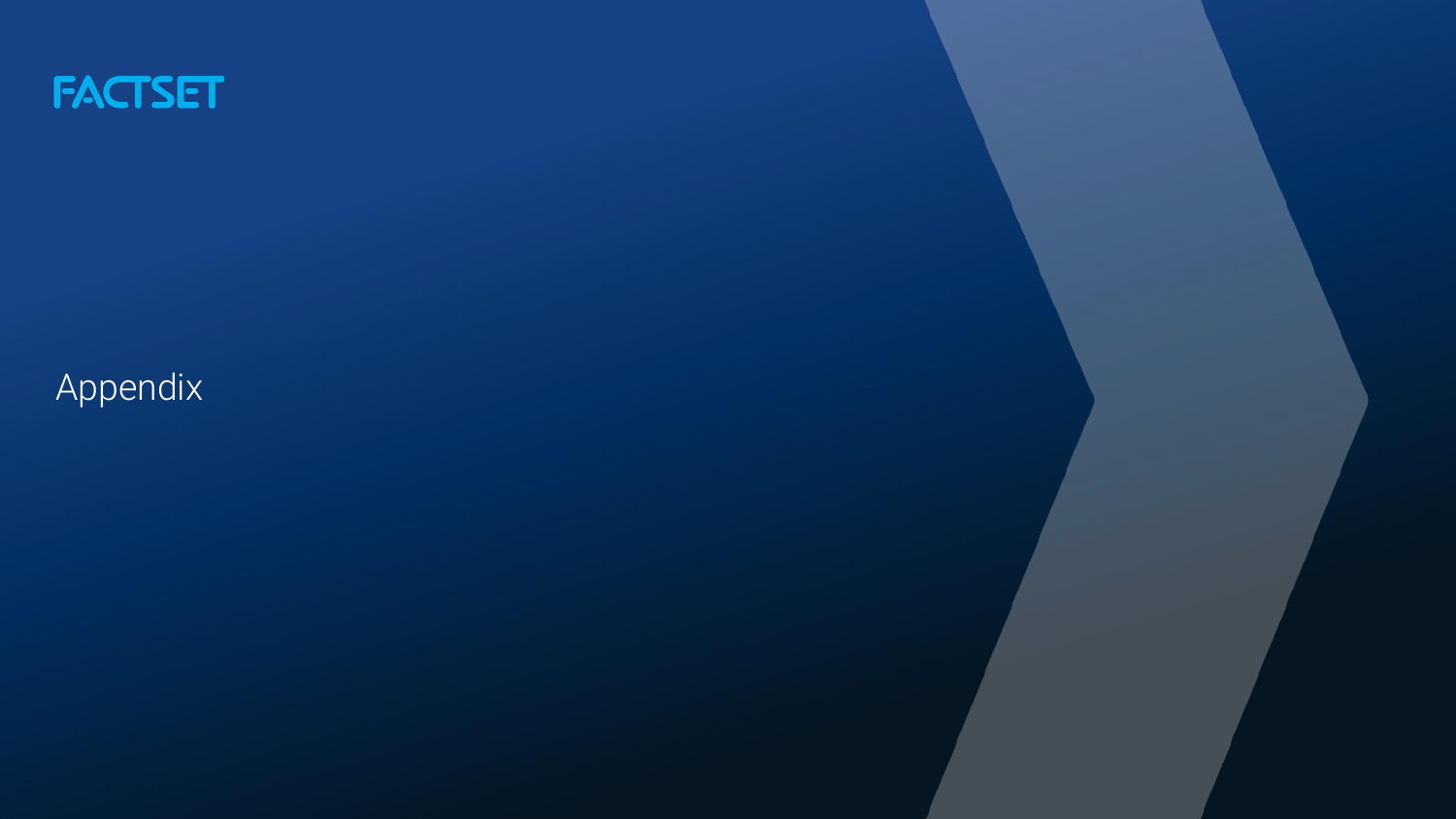

Organic Revenues (in thousands)

#### FOR THE THREE MONTHS ENDED FEBRUARY 28

| (Unaudited)                             | 2022      | 2021      | % Change |
|-----------------------------------------|-----------|-----------|----------|
| Revenues                                | \$431,119 | \$391,788 | 10.0%    |
| Deferred Revenues Fair Value Adjustment | (62)      | 181       |          |
| <b>Acquired Revenues</b>                | (1,883)   | $- -$     |          |
| Currency Impact                         | 1,589     | $- -$     |          |
| <b>Organic Revenues</b>                 | \$430,763 | \$391,969 | 9.9%     |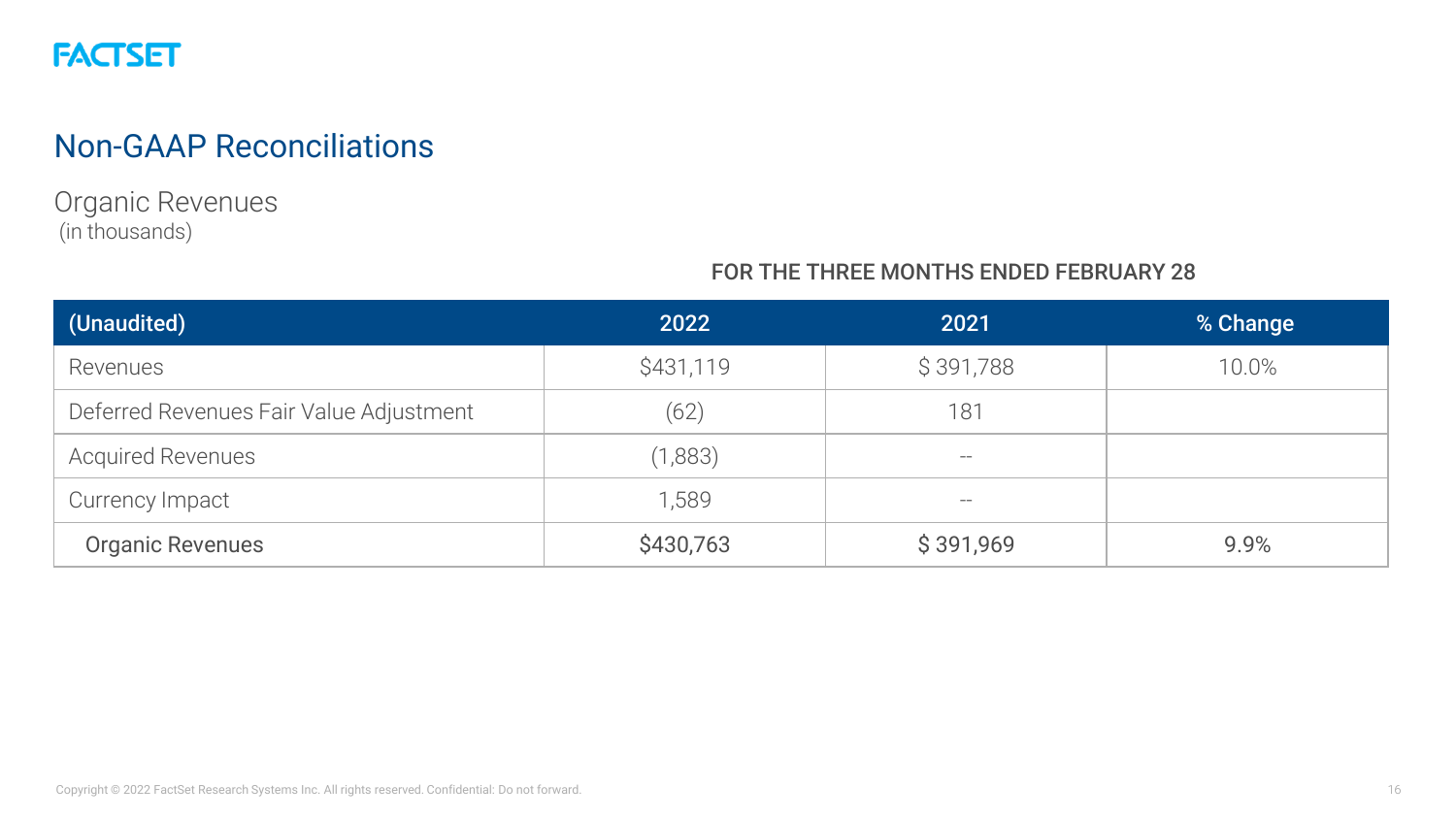### Non-GAAP Reconciliations

#### Adjusted Operating Income, Margin, Net Income

(in thousands, except per share data)

#### FOR THE THREE MONTHS ENDED FEBRUARY 28

| (Unaudited)                             | 2022      | 2021                                                | % Change |
|-----------------------------------------|-----------|-----------------------------------------------------|----------|
| Operating Income                        | \$123,348 | \$116,133                                           | 6.2%     |
| Intangible Asset Amortization           | 6,291     | 5,914                                               |          |
| Deferred Revenues Fair Value Adjustment | (62)      | 181                                                 |          |
| <b>Transformation Costs</b>             | 580       | 4,654                                               |          |
| <b>Business Acquisition Costs</b>       | 5,048     | $--$                                                |          |
| Restructuring/Severance                 | 200       | 961                                                 |          |
| Real Estate Charges                     | 9,734     | $\hspace{0.05cm} -\hspace{0.05cm} -\hspace{0.05cm}$ |          |
| Adjusted Operating Income               | \$145,139 | \$127,843                                           | 13.5%    |
| Operating Margin                        | 28.6%     | 29.6%                                               |          |
| <b>Adjusted Operating Margin</b>        | 33.7%     | 32.6%                                               |          |
| Net Income                              | \$109,938 | \$96,643                                            | 13.8%    |
| Intangible Asset Amortization           | 5,543     | 4,843                                               |          |
| Deferred Revenues Fair Value Adjustment | (55)      | 148                                                 |          |
| <b>Transformation Costs</b>             | 512       | 3,813                                               |          |
| Restructuring/ Severance                | 177       | 787                                                 |          |
| <b>Business Acquisition Costs</b>       | 4,448     | $\hspace{0.1mm}-\hspace{0.1mm}-\hspace{0.1mm}$      |          |
| Real Estate Charges                     | 8,578     | $\overline{\phantom{m}}$                            |          |
| Income Tax Items                        | (2,466)   | (1.154)                                             |          |
| Adjusted Net Income                     | \$126,675 | \$105,080                                           | 20.6%    |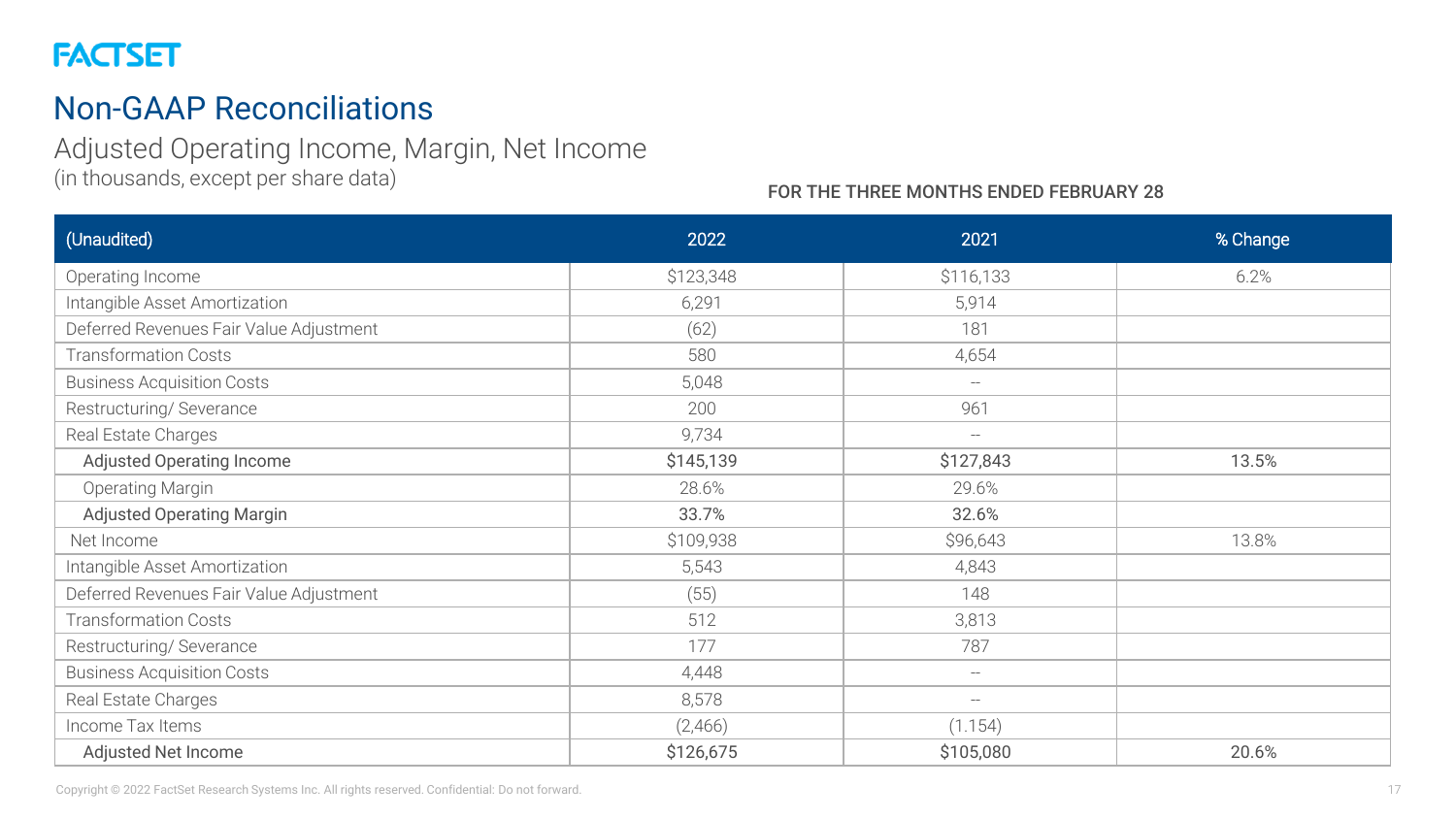

#### EBITDA (in thousands)

#### FOR THE THREE MONTHS ENDED FEBURARY 28

| (Unaudited)                           | 2022      | 2021      | % Change |
|---------------------------------------|-----------|-----------|----------|
| Net Income                            | \$109,938 | \$96,643  | 13.8%    |
| Interest Expense, net                 | 1,673     | 1,815     |          |
| Income taxes                          | 12,018    | 18,023    |          |
| Depreciation and amortization expense | 13,395    | 15,672    |          |
| Non-recurring non-cash expenses       | 9,734     |           |          |
| <b>EBITDA</b>                         | \$146,758 | \$132,153 | 11.1%    |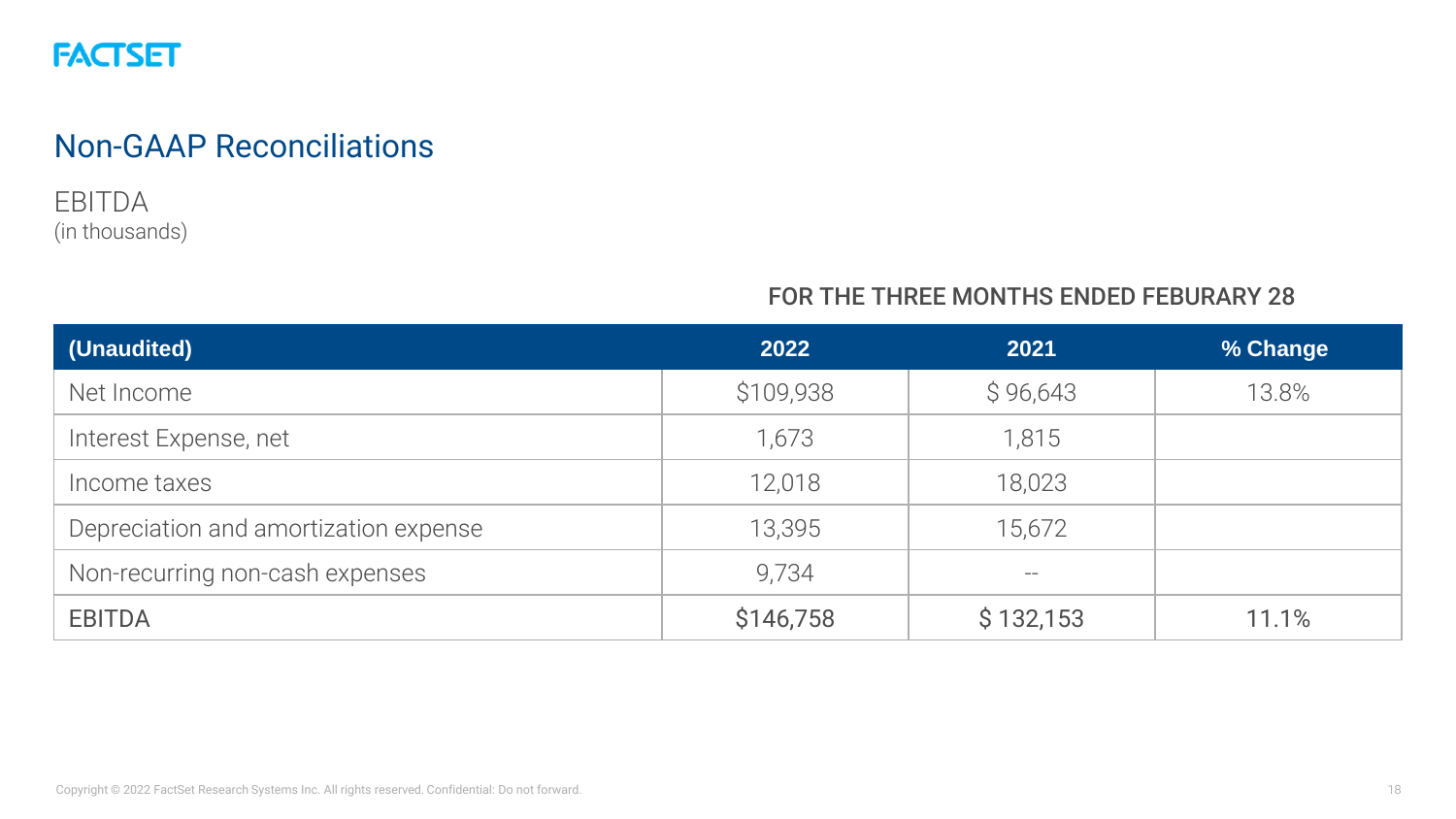# Non-GAAP Reconciliations

Adjusted Diluted EPS (in thousands, except per share data)

#### FOR THE THREE MONTHS ENDED FEBRUARY 28

| (Unaudited)                                | 2022   | 2021   | % Change |
|--------------------------------------------|--------|--------|----------|
| Diluted Earnings per Common Share          | \$2.84 | \$2.50 | 13.6%    |
| Intangible Asset Amortization              | 0.14   | 0.13   |          |
| Deferred Revenues Fair Value Adjustment    | 0.00   | 0.00   |          |
| <b>Transformation Costs</b>                | 0.01   | 0.10   |          |
| <b>Business Acquisition Costs</b>          | 0.11   | 0.00   |          |
| Restructuring/Severance                    | 0.01   | 0.02   |          |
| Real Estate Charges                        | 0.22   |        |          |
| Income Tax Items                           | (0.06) | (0.03) |          |
| Adjusted Diluted Earnings per Common Share | \$3.27 | \$2.72 | 20.2%    |
| Weighted Average Common Shares (Diluted)   | 38,761 | 38,620 |          |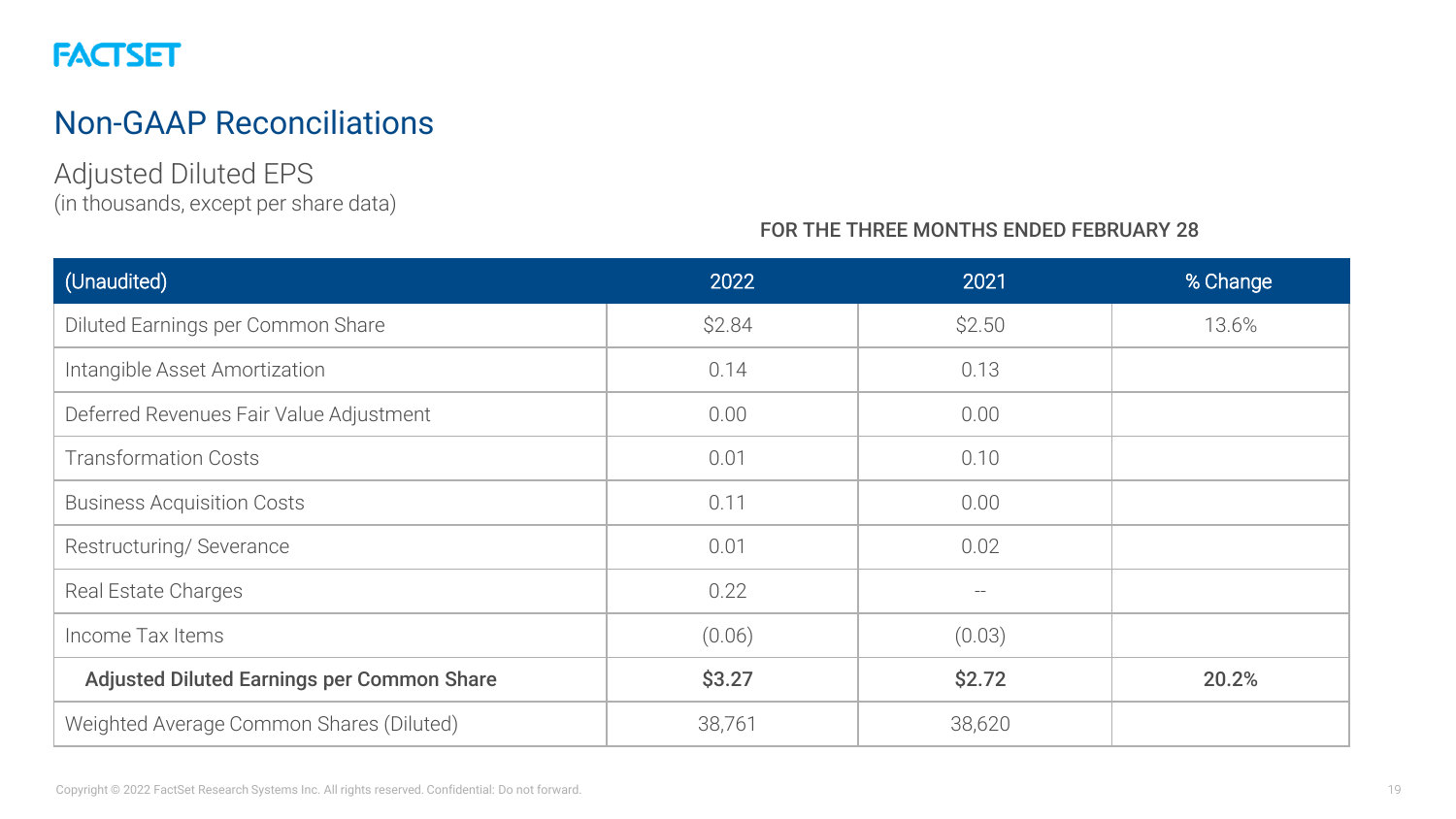

Free Cash Flow (in thousands)

#### FOR THE THREE MONTHS ENDED FEBRUARY 28

| (Unaudited)                               | 2022      | 2021      | % Change   |
|-------------------------------------------|-----------|-----------|------------|
| Net Cash Provided by Operating Activities | \$122,034 | \$140,659 |            |
| Capital Expenditures                      | (11, 963) | (10, 425) |            |
| <b>Free Cash Flow</b>                     | \$110,071 | \$130,234 | $(15.5)\%$ |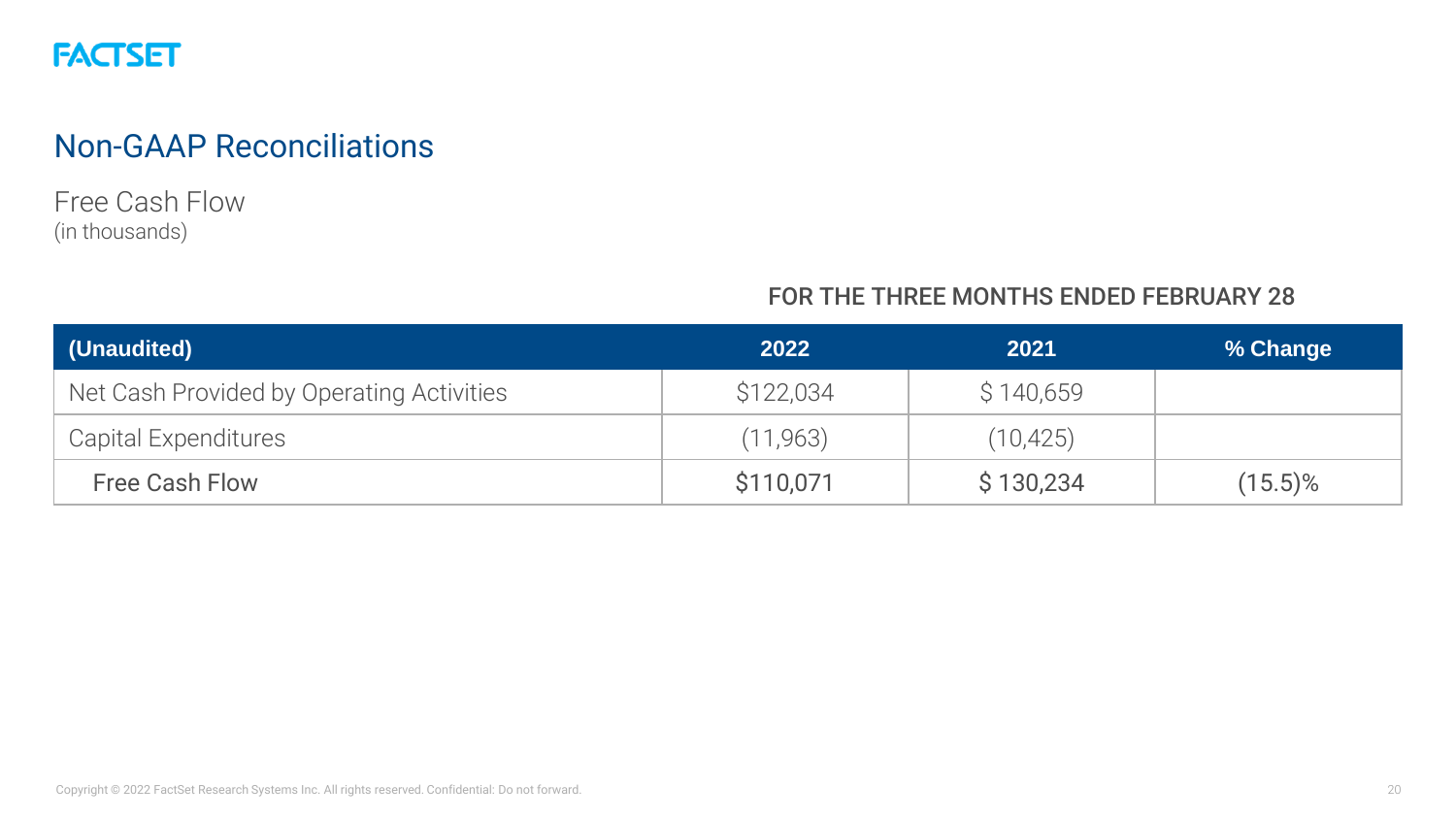

#### Business Outlook Operating Margin, Net Income (in millions, except per share data)

**Fiscal 2022 (Full Year) Low End of Range High End of Range** Revenues \$1,800 \$1,830 Operating Income \$ 459 \$485 Operating Margin 26.5% 26.5% 26.5% 26.5% 26.5% 26.5% 26.5% 26.5% 26.5% 26.5% 26.5% 26.5% 26.5% 26.5% 26.5% 26.5% 26.5% 26.5% 26.5% 26.5% 26.5% 26.5% 26.5% 26.5% 26.5% 26.5% 26.5% 26.5% 26.5% 26.5% 26.5% 26.5% 26.5% 26.5% 2 Intangible Asset Amortization 26 26 Transformation Costs 5 5 Real Estate Charges 55 55 Restructuring/Severance and the settlement of the settlement of the settlement of the settlement of the settlement of the settlement of the settlement of the settlement of the settlement of the settlement of the settlement Business Acquisition Costs 40 42 Adjusted Operating Income  $\begin{array}{ccc} \S 594 \end{array}$  \$ 522 Adjusted Operating Margin 34.0% 33.0% 33.0% 34.0% Net Income \$ 376 \$ 391 Intangible Asset Amortization 22 22 Transformation Costs 4 4 Real Estate Charges 48 48 Restructuring/Severance and the settlement of the settlement of the settlement of the settlement of the settlement of the settlement of the settlement of the settlement of the settlement of the settlement of the settlement Business Acquisition Costs 35 35 Discrete Tax Items (2) (2) Adjusted Net Income  $\begin{array}{ccc} \S 492 \end{array}$  \$ 507

Copyright © 2022 FactSet Research Systems Inc. All rights reserved. Confidential: Do not forward.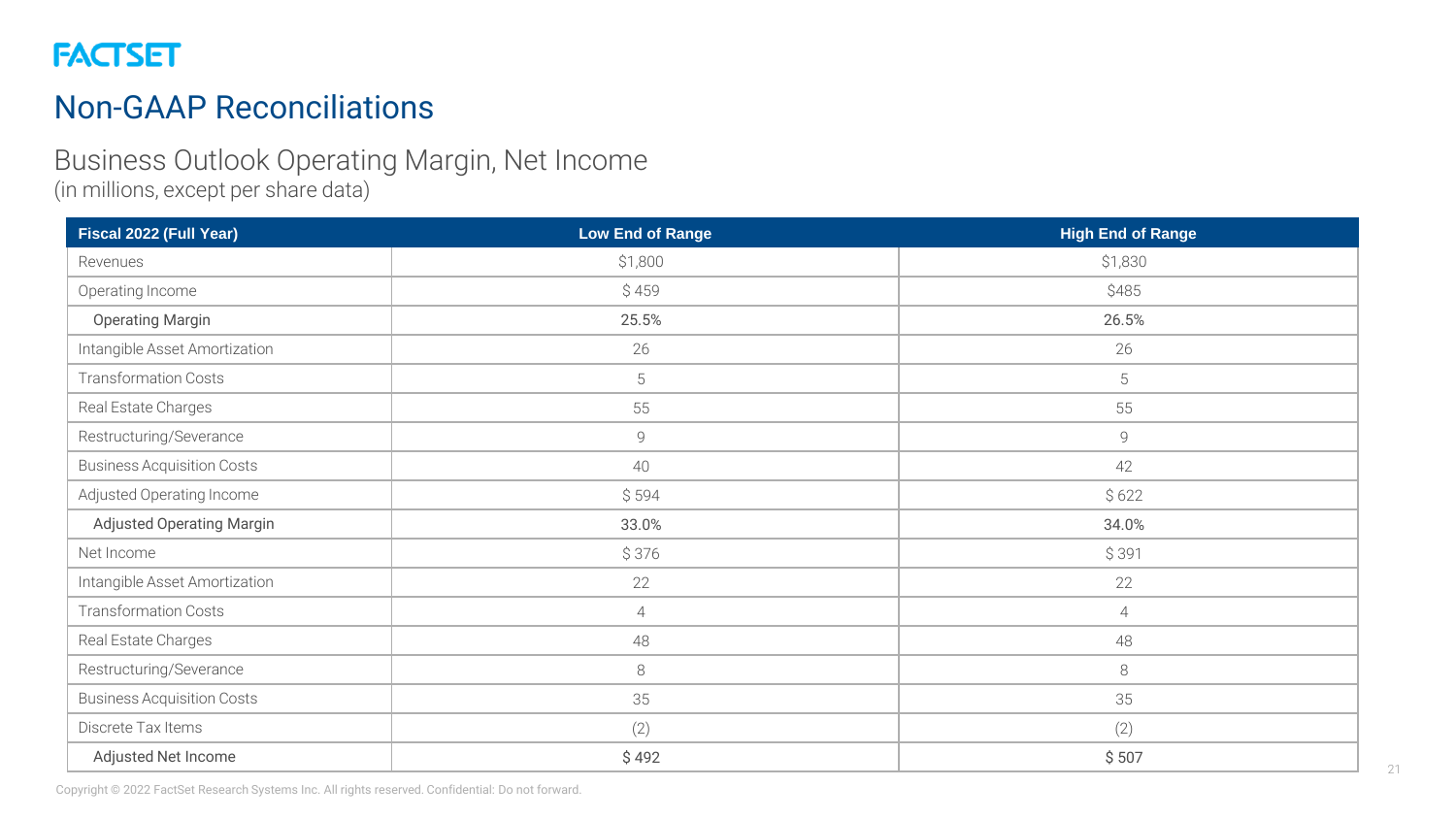

#### Business Outlook Diluted EPS (in millions, except per share data)

| Fiscal 2022 (Full Year)                    | Low End of Range | <b>High End of Range</b> |
|--------------------------------------------|------------------|--------------------------|
| Diluted Earnings per Common Share          | \$9.75           | \$10.15                  |
| Intangible Asset Amortization              | 0.58             | 0.58                     |
| <b>Transformation Costs</b>                | 0.11             | 0.11                     |
| Real Estate Charges                        | 1.26             | 1.26                     |
| Restructuring/Severance                    | 0.20             | 0.20                     |
| <b>Business Acquisition Costs</b>          | 0.91             | 0.91                     |
| Discrete Tax Items                         | (0.06)           | (0.06)                   |
| Adjusted Diluted Earnings per Common Share | \$12.75          | \$13.15                  |